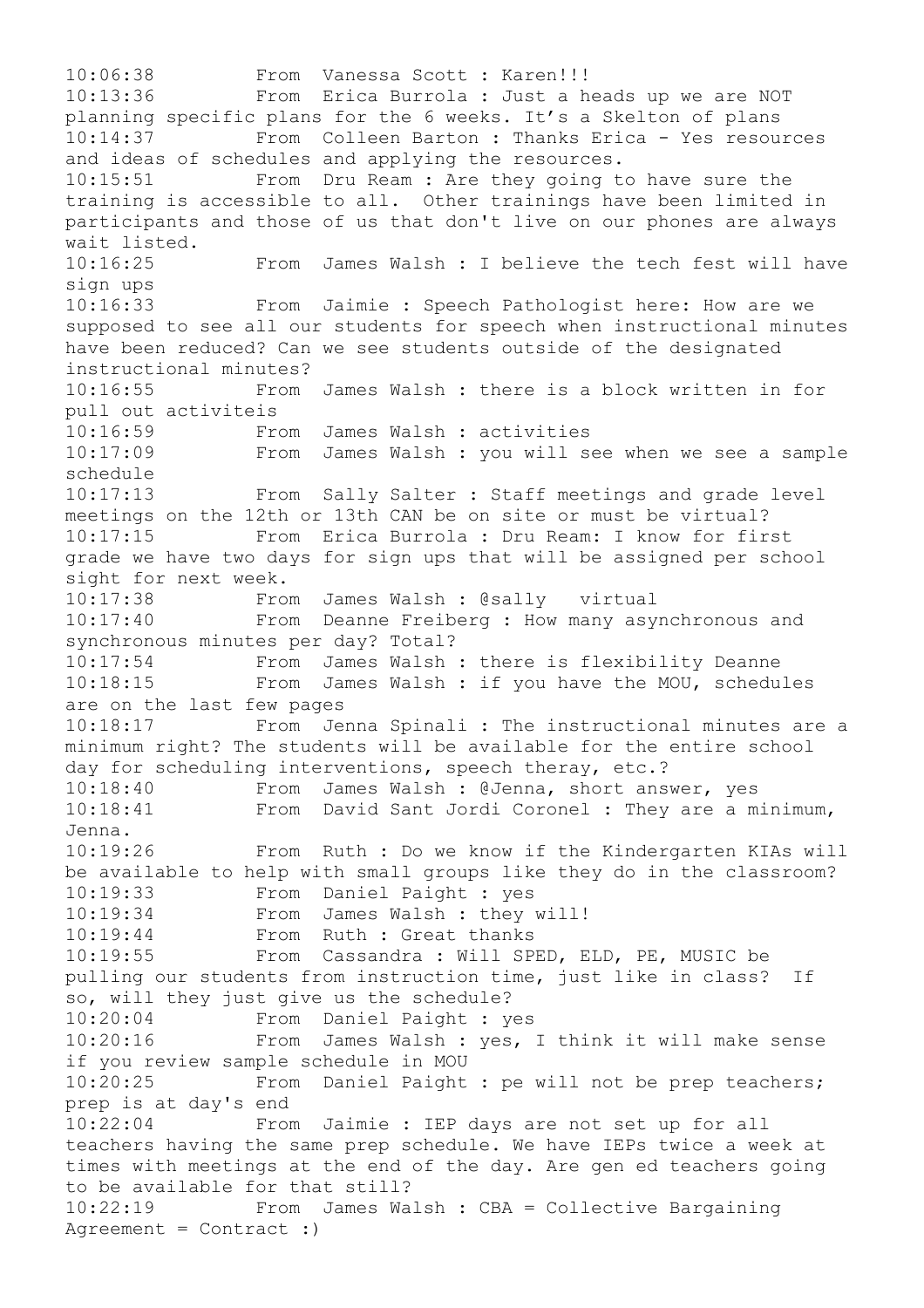10:22:57 From James Walsh : I think the idea is that IEPs could be scheduled during some asynchronous time? Dan, yes? 10:23:47 From Jaimie : We have them throughout the contract day with subs available. 10:23:48 From Daniel Paight : I was pondering that. How would roving subs work in an online model? I don't know. 10:24:32 From Daniel Paight : I suppose we would just schedule an hour of async time 10:24:35 From Sally Salter : How will subs work for any absence? 10:25:15 From Daniel Paight : tamara will address the sub situation 10:25:56 From Pa Koenig : For teacher who have aids in the classroom (kinder teacher here), any ideas what they can do to help support our students? Will they get a Laptop/Chromebook too? 10:25:57 From David Sant Jordi Coronel : Because Google Classroom is the mandated platform, but also because Google Classroom is not ideal for kindergarten/transitional kindergarten, may we use a supplemental platform, e.g., Seesaw, which is much more age appropriate? 10:26:37 From James Walsh : @Pa yes, that is the plan 10:26:39 From Daniel Paight : I don't think you'll get any push back on seesaw 10:26:57 From David Sant Jordi Coronel : @Daniel — perfect thank you 10:27:08 From James Walsh : @David... if your google classroom simply redirects to seesaw, you are compliant 10:27:19 From Mirasol Gamboa Whitmore : My school is starting extended day Kinder and just hired a KIA,...hey put all new hires on hold. Will I be able to have her start on time for me to train her etc? 10:27:23 From David Sant Jordi Coronel : @James - thank you! 10:27:31 From Tyodites : Would fingerprinted parents be able to "pull" students for small group instruction virtually from their home to help as they normally would in the classroom? 10:28:29 From James Walsh : @Mirasol, we were told Kinders would have KIAs as usual 10:29:02 From Daniel Paight : tyodides: we did not address parent vols. 10:29:16 From James Walsh : @Tyodites that is a great question, it may be better directed at you principal 10:29:36 From James Walsh : \*your 10:30:45 From Karen Bost : @tydides - section 9.16 no visitors on campus. Trying to eliminate extra exposure on campus 10:30:53 From Colleen Barton : It says to wear the mask at all times - even when alone in our room? 10:31:10 From James Walsh : @colleen not when alone behind shut door 10:31:37 From Colleen Barton : Thanks - clarifying since it says at all times:) 10:31:45 From James Walsh : for sure 10:32:06 From Rebecca Packard : My portable classroom does not have a sik and water. Can I request a portable hand washing station for my room? 10:32:24 From Daniel Paight : handwash stations will be provided 10:32:30 From James Walsh : @Rebecca, you can always ask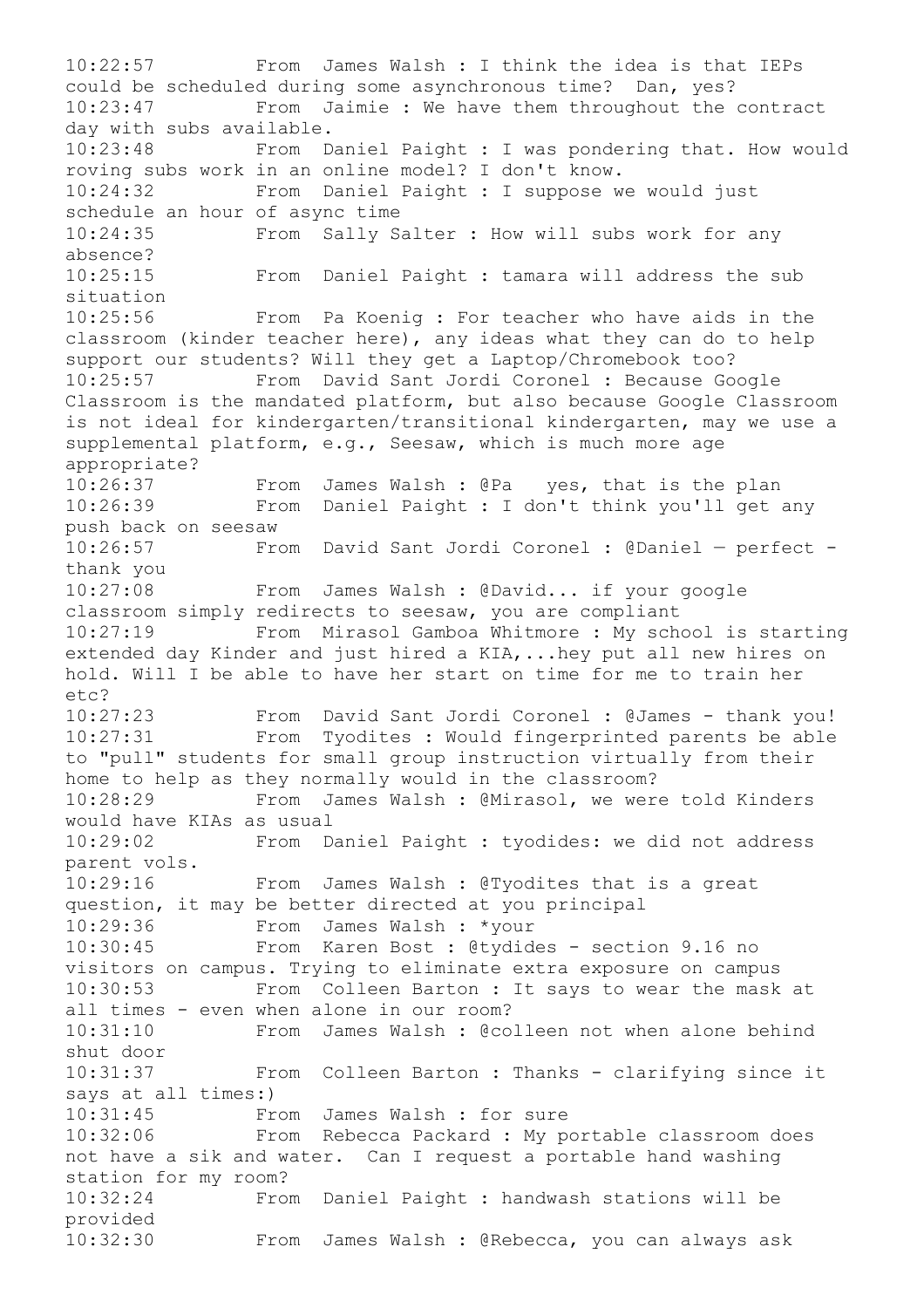10:32:37 From James Walsh : more stations will be provided for sure 10:32:44 From James Walsh : not sure if every classroom though.. 10:33:06 From Daniel Paight : should be for all classrooms, esp. those w/o sinks 10:33:19 From Karen Bost : hand washing stations may also be hand sanitizing to take care of rooms that do not have sinks 10:33:28 From Emily Hulstrom : Are we for sure going straight from online to hybrid or is their a possibility of going from online to full classroom? 10:33:32 From Cassandra Testa : Is it guaranteed that we will ease into a hybrid model first and see how it goes before doing a full reopening with the entire population? 10:33:50 From Bonnies Phone : have efficient cleaners been purchased for Physical Ed to clean equipment after each use? 10:33:59 From James Walsh : Emily def a possiblity 10:34:05 From Ginger Cartmell : Can we use medical grade plastic visor masks? Children need to see mouths for learning their sounds? 10:34:17 From Daniel Paight : cassie: it will depend on state mandates 10:34:21 From Bonnies Phone : machines?.... wipes and sprays are time consuming 10:34:35 From James Walsh : they can transition between models in any order, with collaborative input from us 10:35:02 From Vanessa Scott : Assessment and Grading 7.2- Clarify administer all district assessments- MAP testing? Benchmark Advance tests? Eureka? Are we responsible for converting those assessments to fit our virtual learning? I strongly believe State testing should be waived for this year, though I understand that it is not up to us. 10:35:05 From James Walsh : @Cassandra, no guarantee 10:35:23 From Angie : So if we go back, and I have more students than other team members, some of my kids could be moved to another teacher? 10:35:28 From James Walsh : @Bonnie, the cleaners are in line with what is in Keenan training 10:35:29 From Jaimie : I work in skilled nursing as well as my school job. I work directly with covid patients. I noticed the MOU mentioned that I should not go to work if I have been exposed to covid. What is my responsibility when it comes to this issue? 10:36:17 From James Walsh : @Emily going between the models will be determined by the mandates. HTA will be a part of the discussion 10:36:44 From Sally Salter : What about teachers who have HUSD students? If that teacher is teaching on site, can their children be online in the same classroom if they are social distancing? (asking for another teacher) 10:36:47 From James Walsh : @Angie, yes, theoretically 10:37:15 From Karen Bost : @ Sally they can work form home 10:37:40 From Melissa Gavin : Can we use Zoom rather than Google Meet? In the spring we had freedom to do so. 10:37:49 From Karen Bost : @ Sally only during DL can they work from home 10:37:50 From James Walsh : @Sally, but you can NOT bring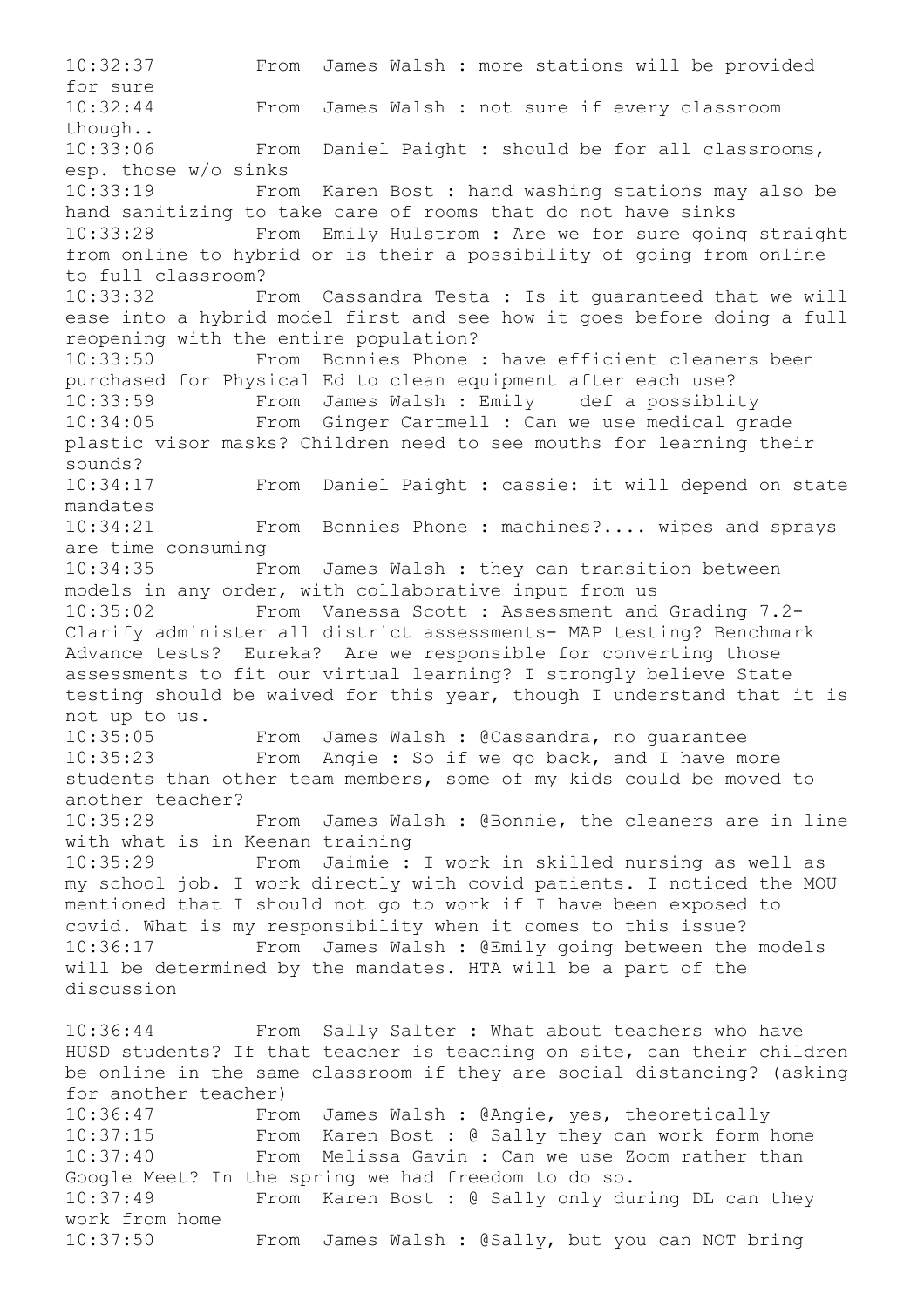your kids into work 10:38:04 From James Walsh : @Melissa, they want meet only 10:38:20 From Daniel Paight : Jamie: yours is a special case; in your case I should think 'unprotected exposure' would be reportable; do you have an N95 for your nursing gig? 10:38:21 From James Walsh : tech has found that zoom crashes on our chromebooks frequently 10:38:34 From samanthablake : She skipped 9.20 10:38:42 From Cassandra : Are we able to go into work from the class some days and work from home on others? 10:39:01 From Jaimie : Yes, N-95, face shield, goggles, hair covering, two gowns, gloves, etc. I feel it's safe but want to make extra sure I'm covered as it pertains to returning to school. 10:39:04 From Daniel Paight : for 9.20; we just post the vids<br>10:39:22 From samanthablake : Thanks :) From samanthablake : Thanks :) 10:39:47 From James Walsh : @Cassandra, yes! :) 10:40:00 From Daniel Paight : Jaimie, I'd make admin aware of your special situation if I were you. 10:40:19 From Jaimie : Thank you Daniel. He knows but I will discuss with him again. 10:40:42 From amyhelm : Do we have to wear masks in classrooms if we have a classroom aide? Can we stay 6 feet apart and not be masked? 10:41:12 From James Walsh : @amyhelm, my understanding is that if you are in the same room you need masks 10:41:49 From Denise : I have two or three aides that work with me in my classroom. Is it still considered social distancing with three or four adults in my classroom? 10:42:02 From allisonbrown : 5.1.3 stated alternative options need to be provided by teacher for students that do not have internet access. What will that look like? Are there examples that came up like making packets for them, how we would get it to them it we are not to be meeting with the students? 10:42:08 From James Walsh : adult distancing is defined as at least 6 feet 10:42:27 From James Walsh : packets could be distributed during food pickup 10:42:44 From James Walsh : I would start with a telephone call to work out a plan 10:42:52 From Daniel Paight : distancing depends on the room size; under the hybrid you'll have about half of your students 10:43:45 From Sally Salter : So will a sub have access to your computer?? 10:43:49 From Alicia Myers Payne : Should those sub plans be for online learning? 10:43:53 From David Sant Jordi Coronel : I didn't catch the answer to the medical grade face shield in lieu of a mask so that the children may see my facial expressions and mouth movements (kinder teacher here) 10:43:55 From Jordan Yohe : If I choose to work from the classroom am I expected to stay for the entire contract day? Or can I do partially at home? 10:44:02 From James Walsh : @Sally, not your computer, your digital items 10:44:41 From James Walsh : @David, I believe face shield with the bottom piece that tucks into your shirt is an acceptable alternative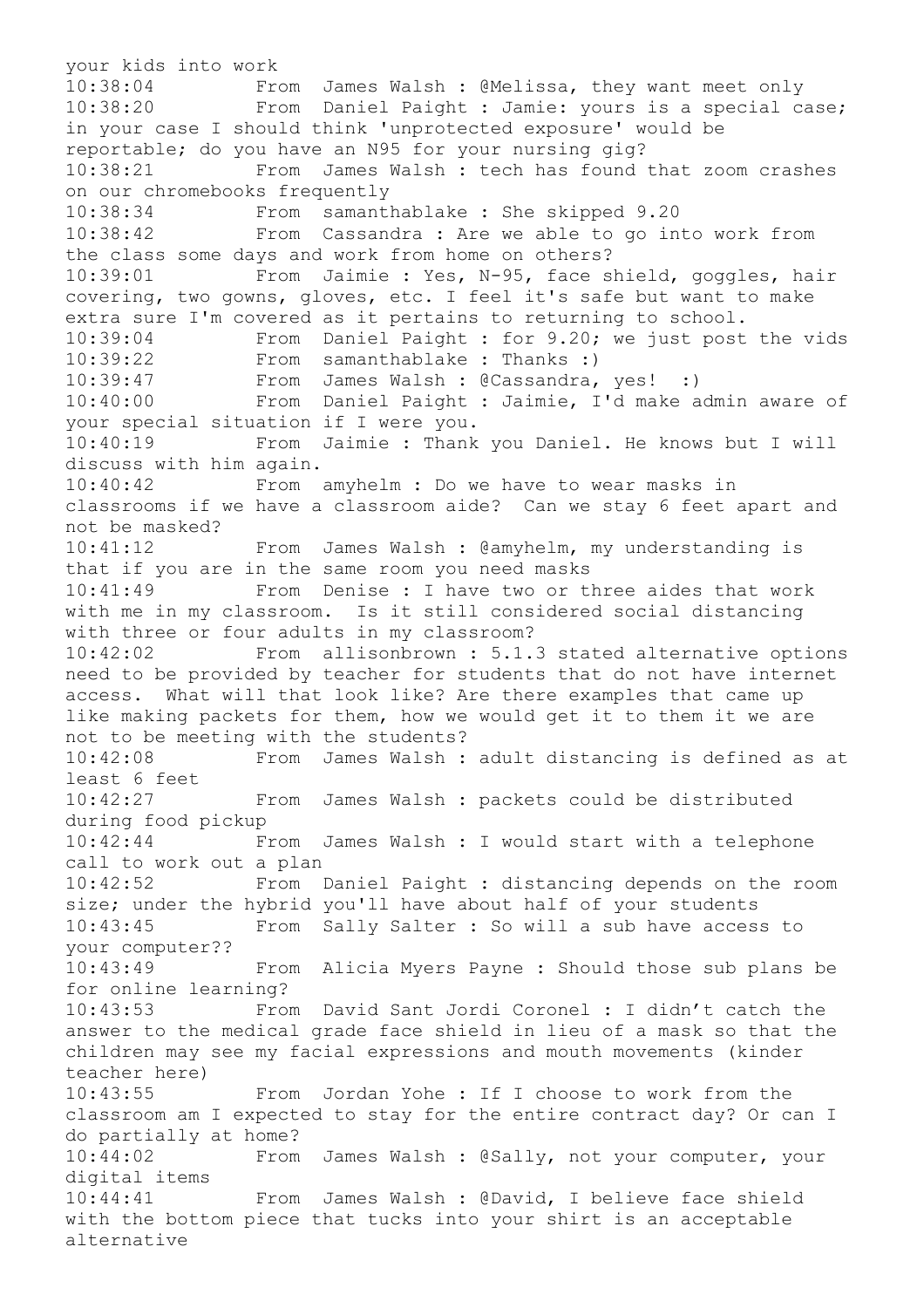10:44:50 From Karen Bost : @jordan if you can get home during your lunch time. Otherwise you would cut into your instruction time 10:44:53 From David Sant Jordi Coronel : @James - thank you 10:45:24 From Daniel Paight : on 5.1.3 admin has purchased hotspots to hand out; for those who live in an area that even hotspots will not function, I think we're looking at phone instruction (student could join by voice only on a landline) or paper packets 10:45:29 From James Walsh : @Jordan, at the very least this should be a conversation with your principal, if they think you are on campus and there is an emergency... 10:45:50 From James Walsh : @Nancy, it is a suggestion 10:45:59 From James Walsh : if you can run what you need to you should be fine 10:46:14 From James Walsh : I can run three computers streaming like this with 10 mbps 10:46:36 From Jspragg : Other districts are offering daycare for there teachers who have young children. Was there any discussion about this or if the teacher can bring their own child into their classroom with them. 10:46:59 From Cassandra : Other than stepping in for possible subbing, what will the PE, music, etc. teachers be doing? Will they be providing asychronous or synchronous time for teaching? Is that something I need to work into my daily schedule? 10:47:00 From James Walsh : @Jspragg the best we could do is ability to work from home 10:47:12 From James Walsh : We thought this was a solution that helped the most people 10:47:17 From Jaimie : What about child care once hybrid model starts? 10:47:20 From James Walsh : while allowing to go in if you prefer 10:47:50 From James Walsh : @Jaimie, that is going to be very difficult 10:47:50 From Sally Salter : Sorry if I didn't hear or misunderstood: I may have a SPED student on my class list. Will he attend my virtual classroom or will he be with our SPED teacher? 10:47:55 From James Walsh : I am in same boat! 10:48:15 From James Walsh : @Dan, can you answer Sally's question 10:48:29 From Tyodites : Lunch in the classroom too? 10:48:42 From James Walsh : No on lunch 10:48:52 From James Walsh : DUTY FREE!! 10:49:45 From Bonnies Phone : if the minutes for PE have changed and the district sees they we can be used in other areas , how will PE teachers be protected when budget cuts call for reducing teachers? 10:49:48 From Llocke : i'm not able to follow the chat and listen at the same time very well. Could we please get these questions and responses copied and pasted into a document? Thanks. 10:50:24 From Sally Salter : @Llocke, yes, please! 10:50:45 From James Walsh : we are making a FAQ from chat questions that will be answered on website as well 10:50:58 From James Walsh : you can also save the chat as a textfile 10:50:59 From Sally Salter : Great! 10:51:00 From Michelle Sofranko : How are students going to get on-line instruction in the hybrid model if we are teaching in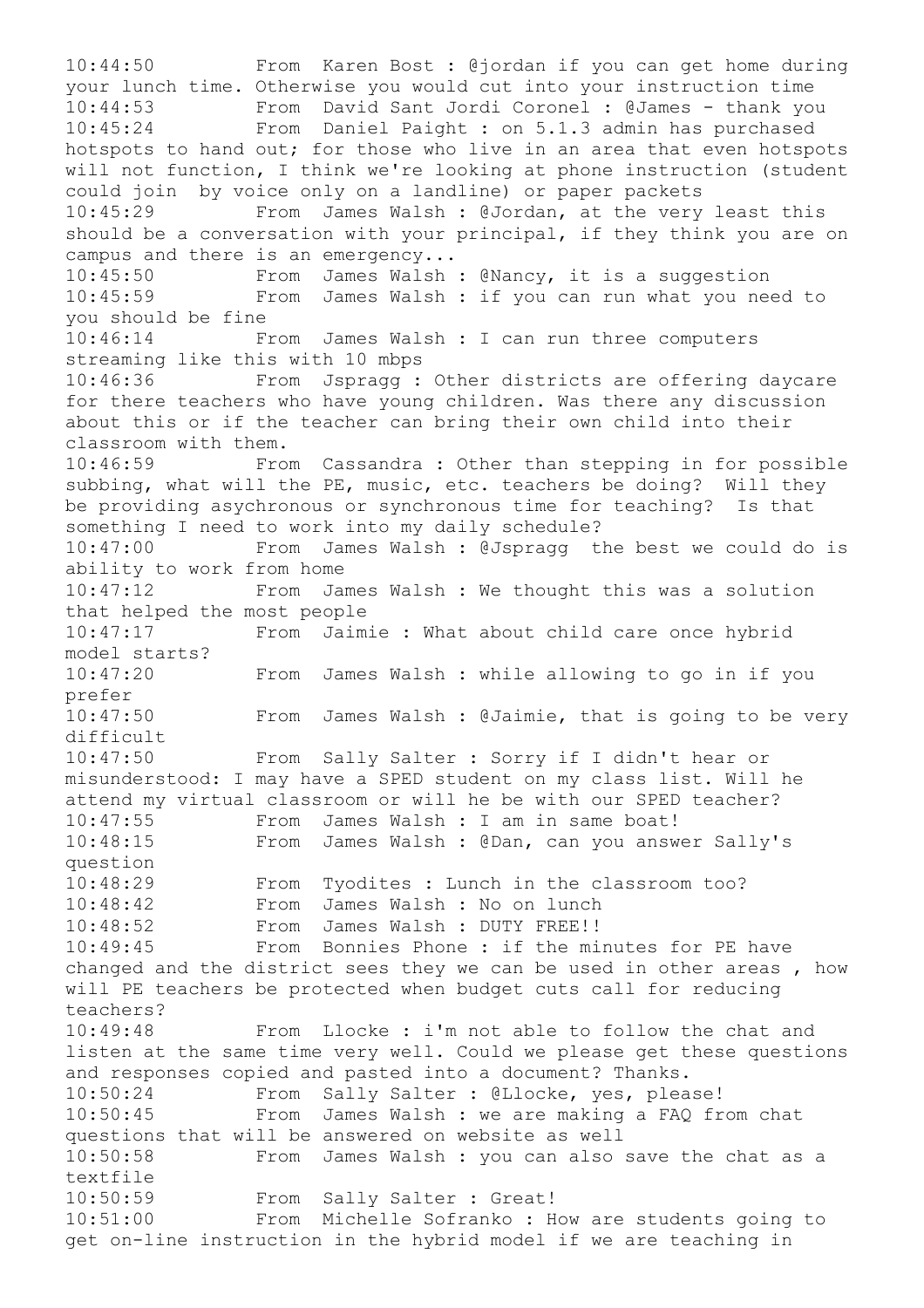class with some of our students? 10:51:02 From Elizabeth Padilla : Can you elaborate on 7.1 of the contract... 10:51:03 From Karen Bost : @Bonnie they would have to follow the Ed code in reduction of force 10:51:07 From James Walsh : hit the 3 dots next to file 10:51:37 From James Walsh : For hybrid, all of the online will be asynchronous 10:52:10 From Melissa Gavin : Can you repeat how the elementary PE make work? Will they set up a normal prep schedule and do whole class PE virtually? Will I need to work my daily schedule around that? 10:52:11 From Alicia Myers Payne : Do we have a certain platform that is approved (Google Voice?) for contacting parents by phone if we are working from home? 10:52:25 From nancygutierrez : when we go hybrid what will group counseling look like, we normally pull students from different classrooms for groups and some of us have tiny office spaces. Not to mention mixing students from different classrooms….? 10:52:35 From Daniel Paight : GV would work, or you can make a call through gmail 10:52:38 From James Walsh : @Alicia, if you are in gmail, there is a make phone call button on right 10:53:08 From Sally Salter : If parents opt for the (official) Virtual Academy, our principal said yesterday that it is a full year commitment, meaning parents can't jump back and forth. Is this info. correct? 10:53:10 From samanthablake : 5.1.3 Does this mean we can send actual paper work or ? What is another example? 10:53:19 From Jenna Spinali : Is it possible to specify that reading intervention teachers won't be used for subbing or other duties that pull us from our instruction? 10:53:33 From Sally Salter : And if there are not enough teachers who volunteer to teach there, what happens then? 10:53:36 From James Walsh : @nancy, just spitballing, can counseling during hybrid be done online during async time? 10:53:44 From Daniel Paight : GV would be better if you want the parent to be able to call you back directly on your phone 10:53:54 From samanthablake : If we are all doing synchronous in the AM we will likely not reach all students that have multiple children in one home or have special ed students. 10:54:13 From James Walsh : @Sally, we are asking for a year long commitment, but the law protects their right to return 10:54:52 From James Walsh : @samantha, packet distribution could feasibly be done during food distribution 10:55:46 From James Walsh : @Jenna, teachers who have regular duties that are not eliminated are not what that language is aimed at 10:55:54 From nancygutierrez : @James W prior to the end of school we were not allowed to do ind or group due to confidentiallity, we have not heard if we will or not be able to do so this year virtually, same with hybrid not really sure 10:57:23 From Jenna Spinali : @ James The language of the MOU says certificated unit members without rostered students which describes reading teachers. Can we be specifically excluded from that group in the document? It seems unclear. 10:57:58 From Jaimie : Same for SLPs. We don't have a roster. Can we be excluded too.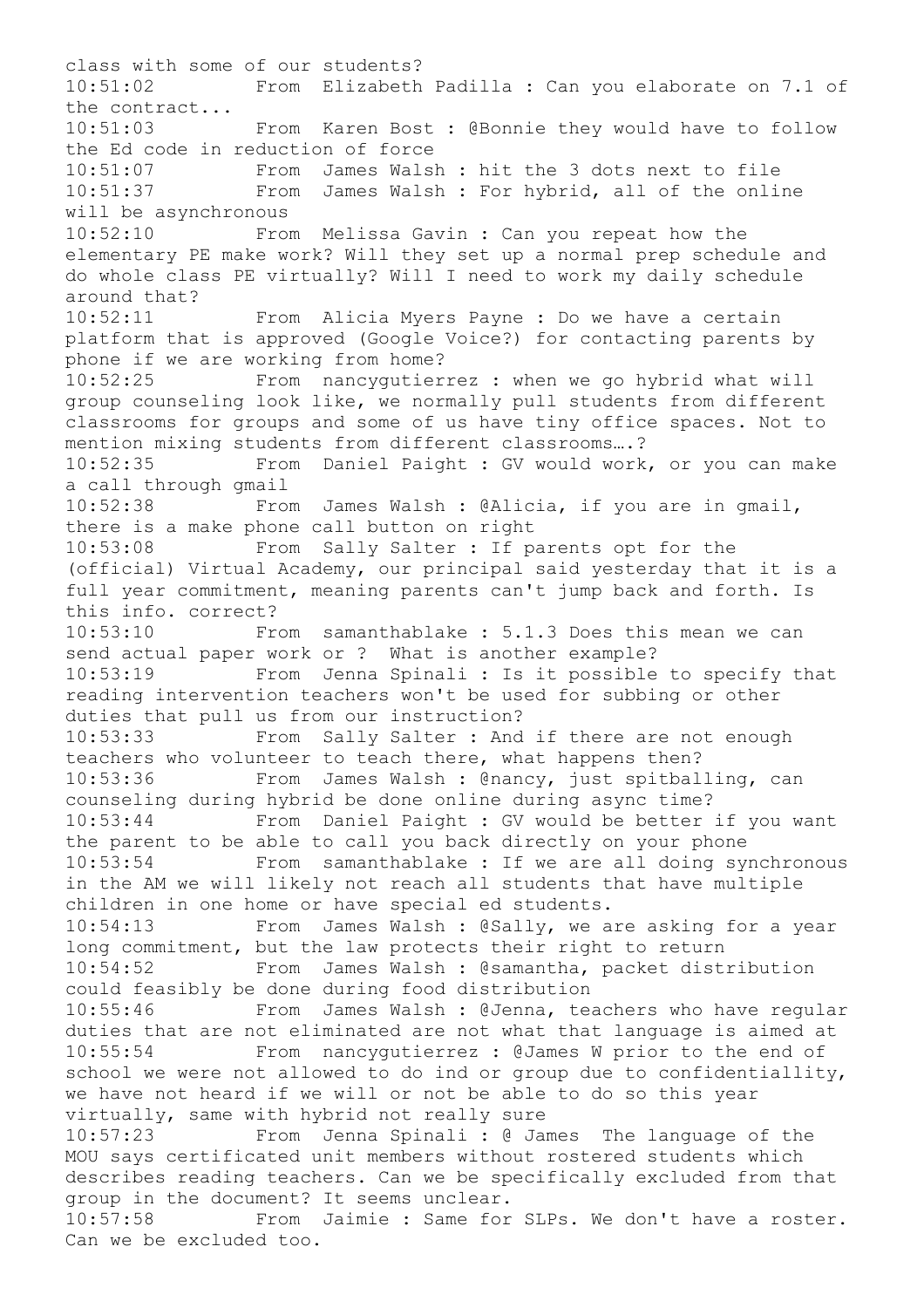10:58:17 From Joey : Reading Teachers--Could we provide a caseload list that would be considered a roster? 10:58:28 From Melissa Gavin : Can you repeat how the elementary PE may work? Will they set up a normal prep schedule and do whole class PE virtually? Will I need to work my daily schedule around that? 10:59:11 From Cassandra Testa : School Psychologists, also with the SLP and Reading Int 10:59:17 From Rebecca : Instead of using a sub while doing online learning couldn't we just have the students work asychromously for that particular day and we just upload pre recorded video lessons? 11:00:01 From James Walsh : @rebecca, to an extent... but you must have some period of live content every day 11:00:24 From Alicia Myers Payne : Will subs be provided devices? 11:00:27 From James Walsh : \*contact 11:00:38 From James Walsh : @Alicia, I believe so 11:00:59 From Vanessa Scott : Please clarify Assessment and Grading 7.2- Clarify administer all district assessments- MAP testing? Benchmark Advance tests? Eureka? Are we responsible for converting those assessments to fit our virtual learning? I strongly believe State testing should be waived for this year, though I understand that it is not up to us. 11:01:47 From Melissa Gavin : @Jeff, Thanks! 11:03:50 From Melissa Gavin : Will Chromebooks have access from home to STAR and MAP test? 11:04:13 From James Walsh : Great question melissa 11:04:17 From Sally Salter : Still need to know about SPED students--in my virtual class or with our SPED? (our SPED has a super low class load.) 11:04:23 From James Walsh : I would guess, if not, no MAPs 11:05:05 From Jenna Spinali : So to be totally clear, reading intervention teachers will not be asked to sub or re-engagement team (except for our own students that we work with). 11:05:49 From Melissa Gavin : We will be going into this blind without any assessment data from the spring. We need a way to assess their current levels. 11:06:44 From Asandoval : As a counselor, I know that the elementary counseling team did reach out to the parents and students when the teachers could not get a hold of them. I even called parents' work to get a hold of parents. We will definitely help out again with re-engagement! :) 11:06:44 From Rebecca Packard : Are there specifics regarding 6th period elective? What will stay intact what will be 'paused' ? Curious about yearbooj, leadership etc... 11:07:22 From Vanessa Scott : But also Benckmark and Eureka assessmensts? 11:07:33 From James Walsh : @rebecca, site budgets including FTE's have been reduced... but if your program remains in place... 11:09:42 From James Walsh : @Jenna, that is my understanding 11:11:43 From Coyles : To clarify, physical education teachers are just going to support classroom teachers and not teach pe because the minutes are not mandated?

11:12:01 From Rebecca Packard : Will meal distribution continue just one day a week?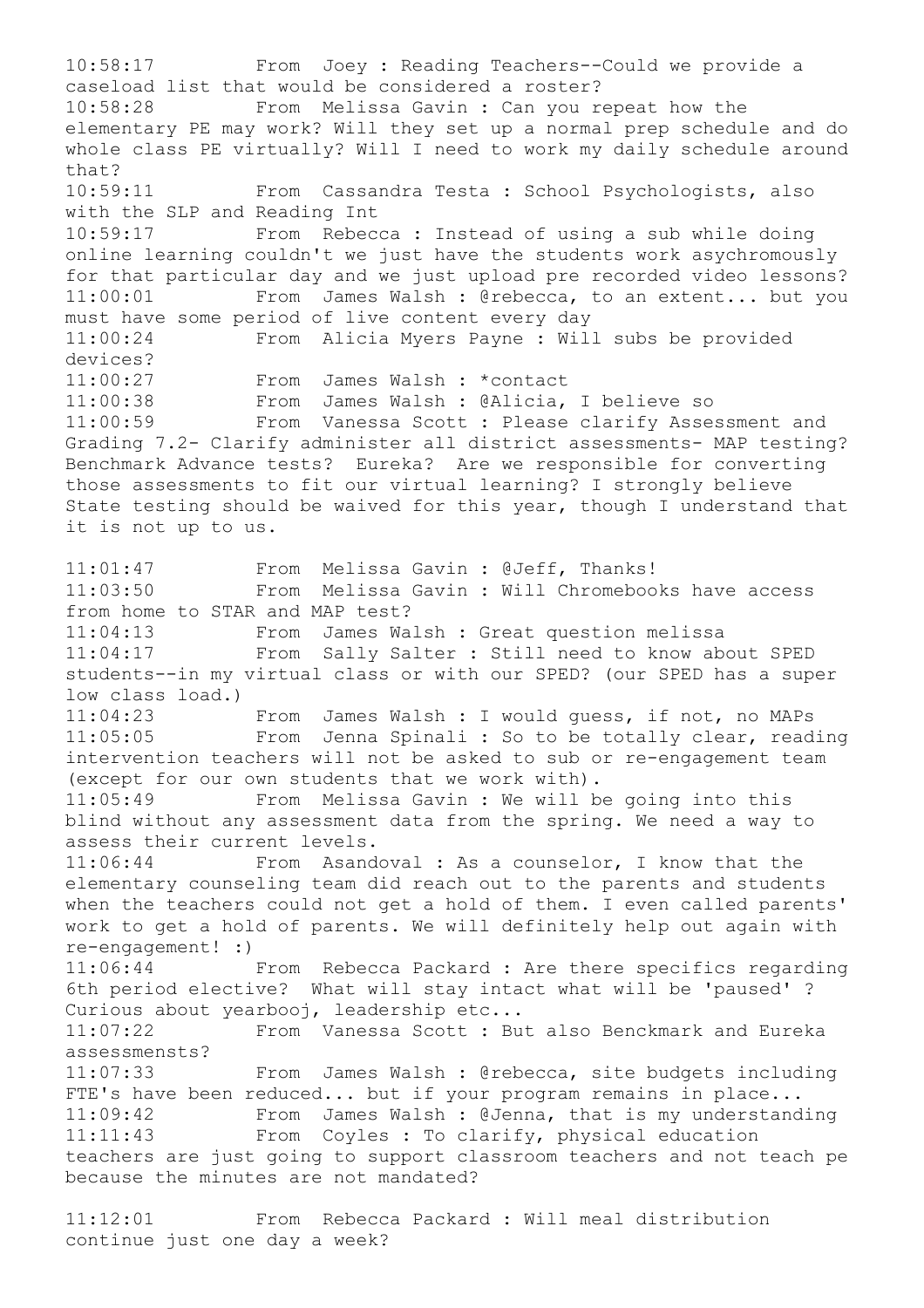11:12:09 From James Walsh : good question 11:12:17 From James Walsh : I think it will be more frequent 11:12:45 From KWoodard : What about elem. science and social studies? Are they going to get their text books along with devices? 11:13:01 From Melissa Gavin : How does the district plan to get the curriculm to students? Benchmark booklets, Eureka worksheets, SS workbooks, etc. 11:13:46 From James Walsh : textbooks are to be distributed with chromebooks 11:13:52 From Alicia Myers Payne : Do we know when? 11:14:27 From James Walsh : at my school it is the week of the 10th... 11:14:44 From James Walsh : but that is by school 11:15:02 From Rebecca Packard : James- was that a site decision as to when to distribute and how are you doing that? 11:15:02 From Sally Salter : @KWoodward, we've been told no non-consumable books will be sent home (per Annette Davis-Thole) 11:16:22 From Sally Salter : Have principals been briefed on this MOU? Yesterday our principal told leadership that all meetings first week teachers are back are ON SITE except for the tech fest. But this would include staff meeting and grade level meetings, which he said were on site. 11:16:23 From Pa Koenig : Our kinder aides usually help pull students to work 1:1 or in small group. Having a device would help them do this. 11:16:40 From Vanessa Scott : Are lunch periods to be figured out by site, teacher, district? 11:17:05 From James Walsh : @sally, your principal is wrong 11:17:12 From Cassandra Testa : 10.8 seems to compel staff without a roster to serve as a substitute, even though you guys said that is not the spirit of the statement. Can this language be officially clarified? 11:17:19 From Srangel : They are working on sending kits to students. They said that whatever the students need the district is going to provide it. 11:17:40 From Melissa Gavin : SS and Science aren't online and district isn't purchasing new ones. 11:18:09 From Angie : Will food be distributed one day a week like during the summer? 11:18:30 From Karen Bost : @Sally the language is clear while the district is all online all meetings will be virtual. Also while the District is online unit members have the choice of where to work. 11:19:30 From Melissa Gavin : In the spring they were collecting SS consumables to make hard bound books over the summer. 11:19:48 From Sally Salter : @Karen Bost I assumed that was so, and even questioned him twice. Thank you for clarifying. Do I correct him? (awkward...) 11:20:35 From Vanessa Scott : Are lunch periods to be figured out by site, teacher, district? 30 mins only? 11:20:49 From Rebecca Packard : Middle School History SS

Curriculum was purchased and is online. 11:21:25 From Melissa Gavin : This was for elementary. 11:22:05 From James Walsh : generally principal, hopefully